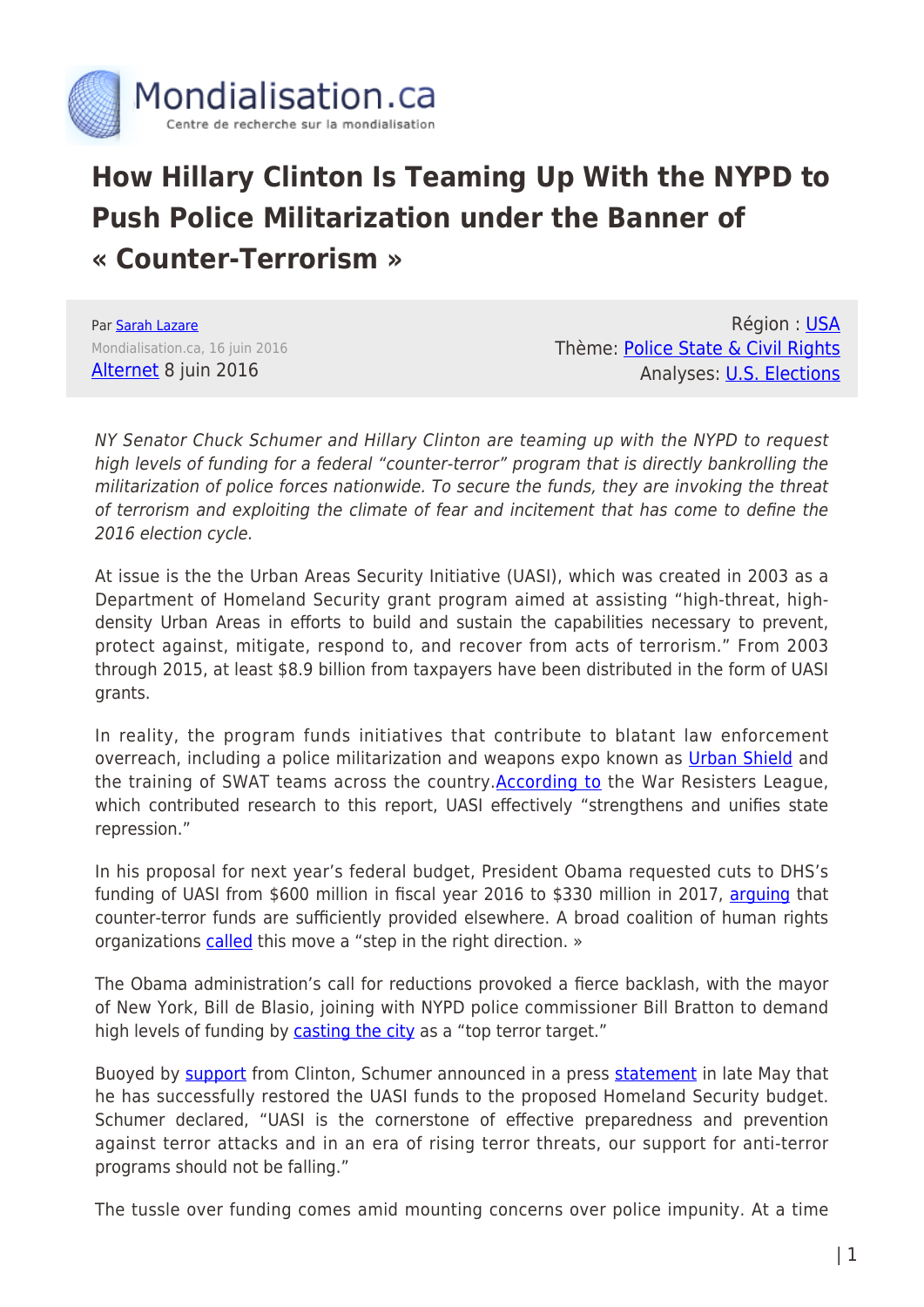when Black Lives Matter protests have forced public scrutiny of police militarization and killings of African Americans, politicians and police leaders are using the supposedly imminent threat of terror to bulk up their budgets and subvert a national conversation about the proper allocation of public resources.

« Ticking Time Bomb Mentality »

UASI grants do not exclusively fund police; they also finance first responders like firefighters when they can show that a ["nexus to terrorism exists.](http://www.fema.gov/media-library-data/1429291822887-7f203c9296fde6160b727475532c7796/FY2015HSGP_NOFO_v3.pdf)" A FEMA spokesperson told AlterNet that the agency is unable to immediately provide a breakdown of what percentage of the recipients are law enforcement agencies.

Lara Kiswani, executive director of the Arab Resource and Organizing Center, explained in an interview with AlterNet: "If you want to fund emergency response, fund emergency response. We do not believe UASI is intended for that at all."

Kiswani's suspicion is understandable. A 2011 report from the National UASI Association, which describes itself as a « nonprofit composed of UASI Programs, »[notes](https://www.portlandoregon.gov/rdpo/article/455154) that, "From 2003 to 2010, Urban Areas spent approximately \$623 million to support terrorism prevention capabilities. Much of this funding has focused on enhancing intelligence collection, analysis and sharing with fusion centers playing a key role in the process."

Such centers, which operate as ill-defined counter-terrorism spying and intelligence gathering hubs, have conducted warrantless surveillance on [Occupya](http://www.nytimes.com/2014/05/23/us/officials-cast-wide-net-in-monitoring-occupy-protests.html?_r=0)ctivists and [Muslim-](http://investigations.nbcnews.com/_news/2012/10/02/14187433-homeland-security-fusion-centers-spy-on-citizens-produce-shoddy-work-report-says)[American](http://investigations.nbcnews.com/_news/2012/10/02/14187433-homeland-security-fusion-centers-spy-on-citizens-produce-shoddy-work-report-says) communities. "Fusion centers have long been an issue that Congress keeps pouring money into without comprehensive oversight or accountability," Michael German, a fellow for the Brennan Center for Justice at NYU Law School, told AlterNet. "Because their focus is on intelligence, their threat to civil liberties is enormous and the ability to check abuse is almost nonexistent. »

But it gets worse. Craig Dziedzic, general manager for the Bay Area Urban Areas Security Initiative, [noted this year](https://www.urbanshield.org/index.php/bay-area-urban-area-security-initiative) that the funds continue to bankroll Urban Shield, which he described as "an annual full-scale exercise, which is conducted throughout the Bay Area UASI region for 48 hours." Urban Shield brings together international SWAT teams, weapons manufacturers and police agencies to Alameda County, Calif. for a war games and arms sales extravaganza human rights campaigners say illustrates the epitome of state violence. The event has met such stiff resistance from local residents and activists that in 2014 its weapons expo was **[kicked out](http://wagingnonviolence.org/2014/09/oakland-mayor-announces-urban-shield-will-returning-oakland/)** of Oakland.

UASI is also funneling money into SWAT teams across the country, from[Macomb,](http://www.macombdaily.com/article/MD/20150520/NEWS/150529965) [Michigan](http://www.macombdaily.com/article/MD/20150520/NEWS/150529965) to [Boston, Massachusetts](https://www.dhs.gov/news/2014/09/09/written-testimony-fema-senate-committee-homeland-security-and-governmental-affairs). According to a 2012[report](https://www.privacysos.org/sites/all/files/dhs_grants_report_11_29_12_embargoed.pdf) from Sen. Tom Coburn (R-Okla.), « Keene, New Hampshire, with a population just over 23,000 and a police force of 40, set aside UASI funds to buy a BearCat armored vehicle. » Coburn pointed out that UASI funds bankrolled first responders' \$1,000-per-person attendance at a training that included a workshop where actors dressed as zombies were gunned down « to simulate a real-life terrorism event. »

FEMA [says](http://www.fema.gov/media-library-data/1455636181424-ff41f62503684d511292c32d00d2a505/FY_2016_HSGP_Fact_Sheet_Final.pdf) that, in fiscal year 2016, 29 urban areas were deemed eligible for funds according to "an analysis of relative risk of terrorism." The New York City area is by far the largest recipient of UASI funds, which *finance* the NYPD's 500-officer Critical Response Command, a permanent counter-terror unit whose cars are "fitted to hold Colt M4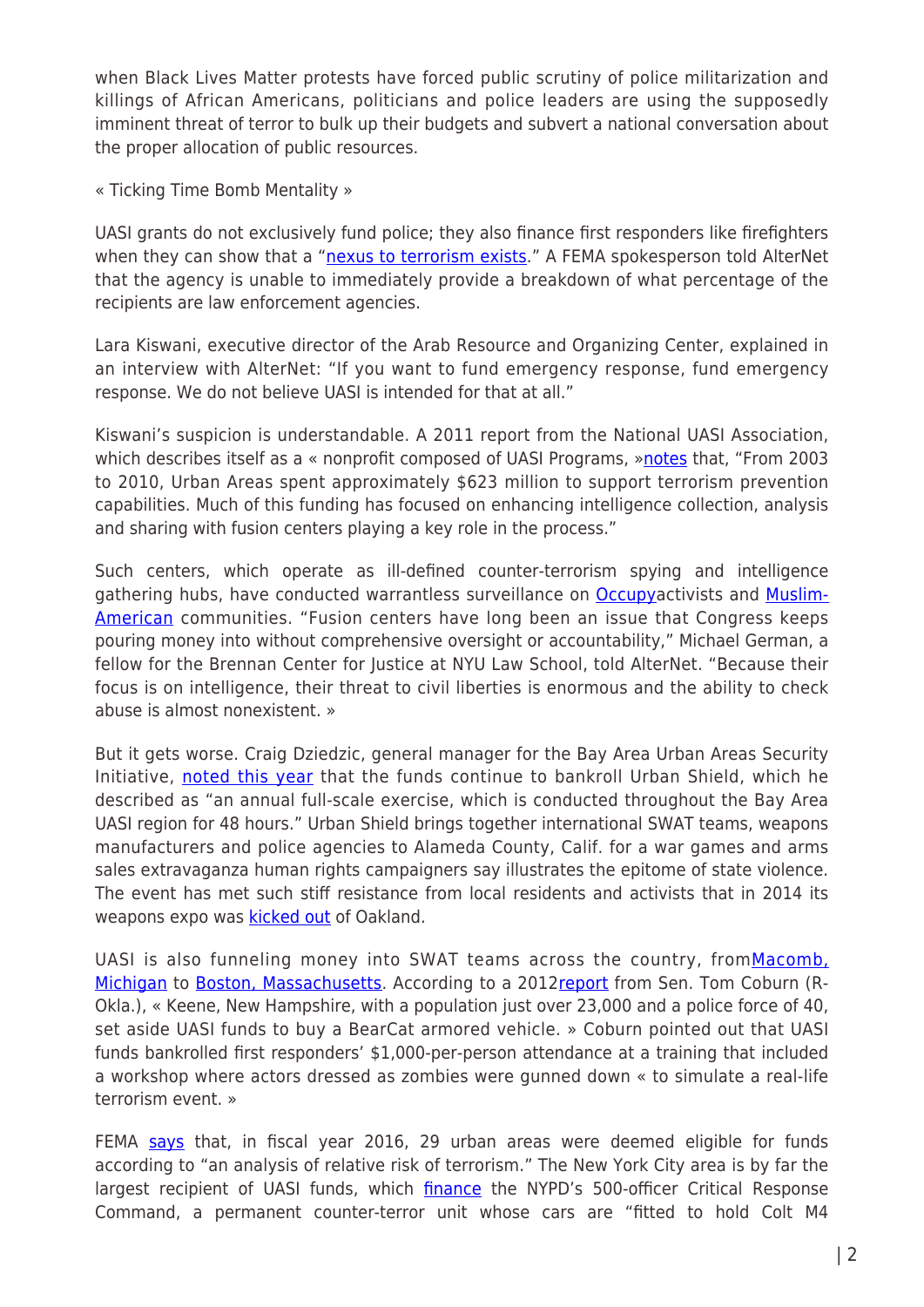semiautomatic assault rifles," [according to](http://www.nytimes.com/2015/11/21/nyregion/new-york-police-form-counterterrorism-force-with-more-firepower-and-training.html) New York Times reporter David Goodman.

UASI is helping expand and arm "counter-terror" policing in a city whose top police officer, Bratton, used public fear over terrorism in the wake of the Paris, Brussels and San Bernardino attacks to press for the expansion of police powers, [including](http://www.nytimes.com/2016/02/23/opinion/seeking-iphone-data-through-the-front-door.html) access to phone data. Some complain that his department has treated Black Lives Matter protesters like a [terrorist threat.](http://www.alternet.org/activism/hard-believe-police-are-treating-protest-movements-they-are-terrorists) According to Josmar Trujillo, a writer and organizer with New Yorkers Against Bratton, "They are using this ticking time bomb mentality, where the mysterious threat of terrorism is always there and at any moment we could all die, so you have to rush to make decisions and bypass civil rights and human rights."

AlterNet reached out to DHS but was unable to locate an official willing to speak on the record. The NYPD did not immediately respond to a request for comment.

## "Nexus to Terror"

What is the system-wide impact of financially incentivizing disaster response rooted in counter-terror measures, in a country that has been fighting a nebulous war on terror for nearly 15 years?

In a letter to U.S. senators, 35 grassroots groups, including the American Friends Service Committee, Malcolm X Grassroots Movement and Center for Constitutional Rights, [argued](https://www.warresisters.org/letter-senate-committee-appropriations-cut-uasi-funding) that "by requiring training supported by these federal funds to contain a 'nexus to terrorism,' UASI serves to fuel the dangerous culture of aggression so rampant in U.S. police departments. UASI also creates a structural bond between militarized law enforcement and vital emergency response resources and workers."

Notably, the congressional fight over UASI funding comes at a time when social movements are demanding accountability for police violence and racism and calling for alternatives to mass incarceration. Even Clinton claims to be disavowing her [track record](https://newrepublic.com/article/129433/clintons-war-drugs-black-lives-didnt-matter) of supporting "tough on crime" and "war on drugs" policies, yet she is invoking the threat of terror to back high levels of UASI funding. "We need it, we need it, I want it," Clinton said of UASI funding in an[April interview](http://www.nydailynews.com/news/politics/hillary-clinton-blasts-obama-anti-terror-funding-cut-article-1.2594716) with reporters for the New York Daily News. "I don't agree with the Obama administration on that."

Kiswani claimed that « politicians are exploiting the climate of fear of Muslims and racism against Arabs in order to further programs like UASI so that they can use them to further exploit other communities of color. I think the war on terror has consistently been used to further the already-existing oppressive structures in the United States. This is no different than the way that the war on drugs has been used."

Data shows that there is already tremendous overlap between the war on terror and the war on drugs. Of the wiretaps granted by state and federal courts in 2013, [nearly 90](https://www.washingtonpost.com/news/wonk/wp/2015/04/14/the-shared-roots-of-the-war-on-drugs-and-the-war-on-terror-in-one-chart/) [percent](https://www.washingtonpost.com/news/wonk/wp/2015/04/14/the-shared-roots-of-the-war-on-drugs-and-the-war-on-terror-in-one-chart/) were used for drug investigations, with drug wiretaps almost tripling between 2003 and 2013.

UASI is just one piece of a much larger patchwork of federal initiatives that militarize police departments, including the [1033 program](https://www.nps.gov/legal/laws/104th/104-201.pdf), which allows the Department of Defense to transfer weapons of war to state and local law enforcement agencies.

« Time after time we've seen how programs like UASI feed on cultures of fear to further militarization around the country and the world, » Tara Tabassi, national organizer for the